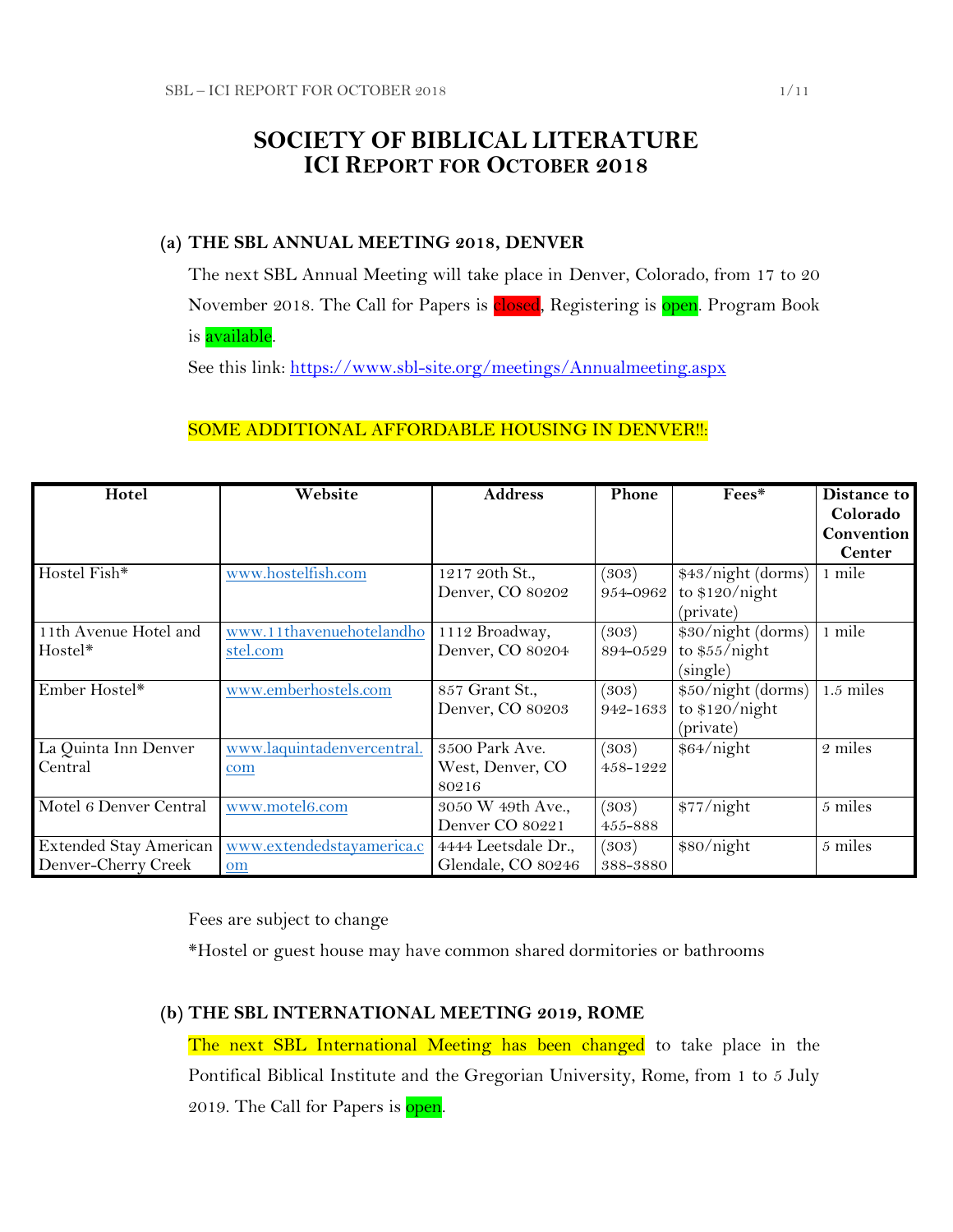See this link:<https://www.sbl-site.org/meetings/Internationalmeeting.aspx>

**Visa letters for travel to the Annual or International Meetings** In order to facilitate attendance by those in ICI countries at SBL Congresses, **[Samantha Spitzner](mailto:samantha.spitzner@sbl-site.org)** has been appointed as the SBL visa coordinator. Samantha will advise members who need visas in order to travel to and participate in the Annual or International Meetings. She will not prepare applications, but will be a source of information to aid members in submitting applications and will provide letters of intent if needed by those participating in the meeting as presenters or committee members. For more information, please contact Samantha directly.

## **SBL INTERNATIONAL TRAVEL AWARDS**

As of December 1, 2018, the SBL Travel Grant program will begin accepting Applications.

#### **Deadlines**

1 December 2018: International Travel Award application opens.

15 February  $2019$ : Deadline – Application form and recommendation letter.

15 April 2019: Award decisions will be announced.

The SBL International Travel Awards offer opportunities to current SBL members outside North America to attend the Annual or International Meeting, to participate in the program, to enhance their professional development, and to build their network with fellow scholars. These grants help facilitate the work of Program Units and the International Cooperation Initiative ("ICI"). These grants are intended to support underrepresented and underresourced scholars. As such, preference will be given to women, people of historically underrepresented ethnicities, and members from **[ICI-qualifying countries](https://www.sbl-site.org/assets/pdfs/ICIcountries.pdf)**. A key criterion is an applicant's demonstrable financial need.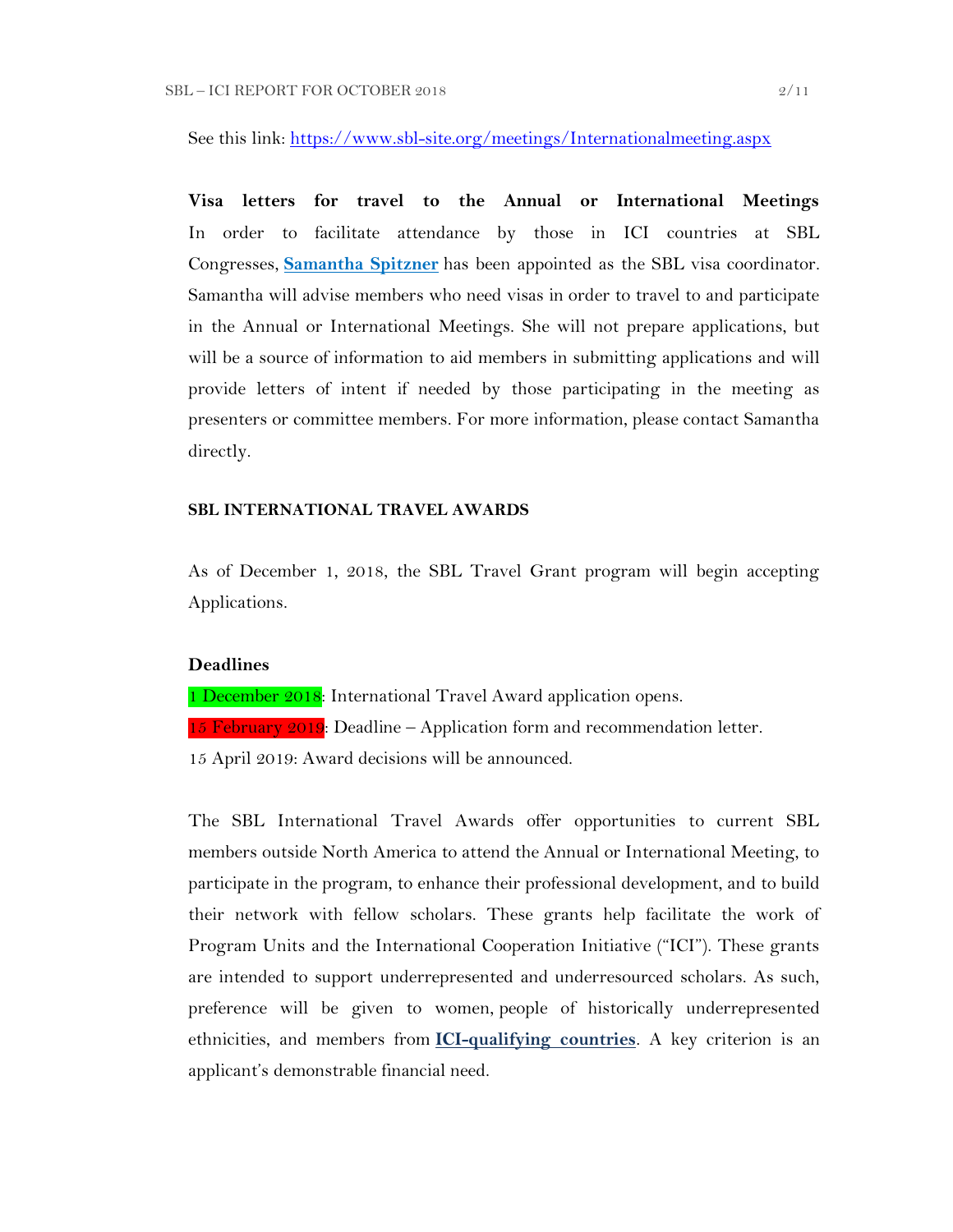Four International Travel Award Panels (ITAP) will administer the awards each year, serving four geographic regions:

- Africa and Middle East
- Asia and Pacific
- Eastern Europe
- Latin America and Caribbean

For awards offered in 2018, each ITAP will administer \$3,000 in awards in each region. The panels may determine the best distribution of funds (e.g., as one \$1000 and one \$2000 award, or as three awards of \$1000 each). The applicants must attend the Annual or International Meetings, but may or may not participate in the program, depending upon their needs expressed in the application. All grants include lodging (one room, single or shared) for four nights and complimentary meeting registration. Recipients may not have attended an Annual or International Meeting within the last five (5) years.

<https://www.sbl-site.org/membership/AMtravelgrant.aspx>

## (c) **PUBLICATION IN [ANCIENT NEAR EAST MONOGRAPHS](http://www.sbl-site.org/publications/Books_ANEmonographs.aspx) (ANEM)**

ANEM is a series that was established by the SBL at the request of the International Cooperation Initiative (ICI), jointly published with the Universidad Católica Argentina's Centro de Estudios de Historia del Antiguo Oriente (CEHAO) and co-edited by Jeffrey Stackert and Juan Manuel Tebes. The series publishes volumes on the Ancient Near East (including ancient Israel) both in print and electronically, making them freely available for download. Paperback and hardback versions of the volumes are available, for a reasonable price.

To view the volumes published in the series, please go to

[http://www.sbl-site.org/publications/Books\\_ANEmonographs.aspx](http://www.sbl-site.org/publications/Books_ANEmonographs.aspx) (SBL English version)

<http://www.uca.edu.ar/anem> (CEHAO Spanish version)

The latest volume in ANEM is: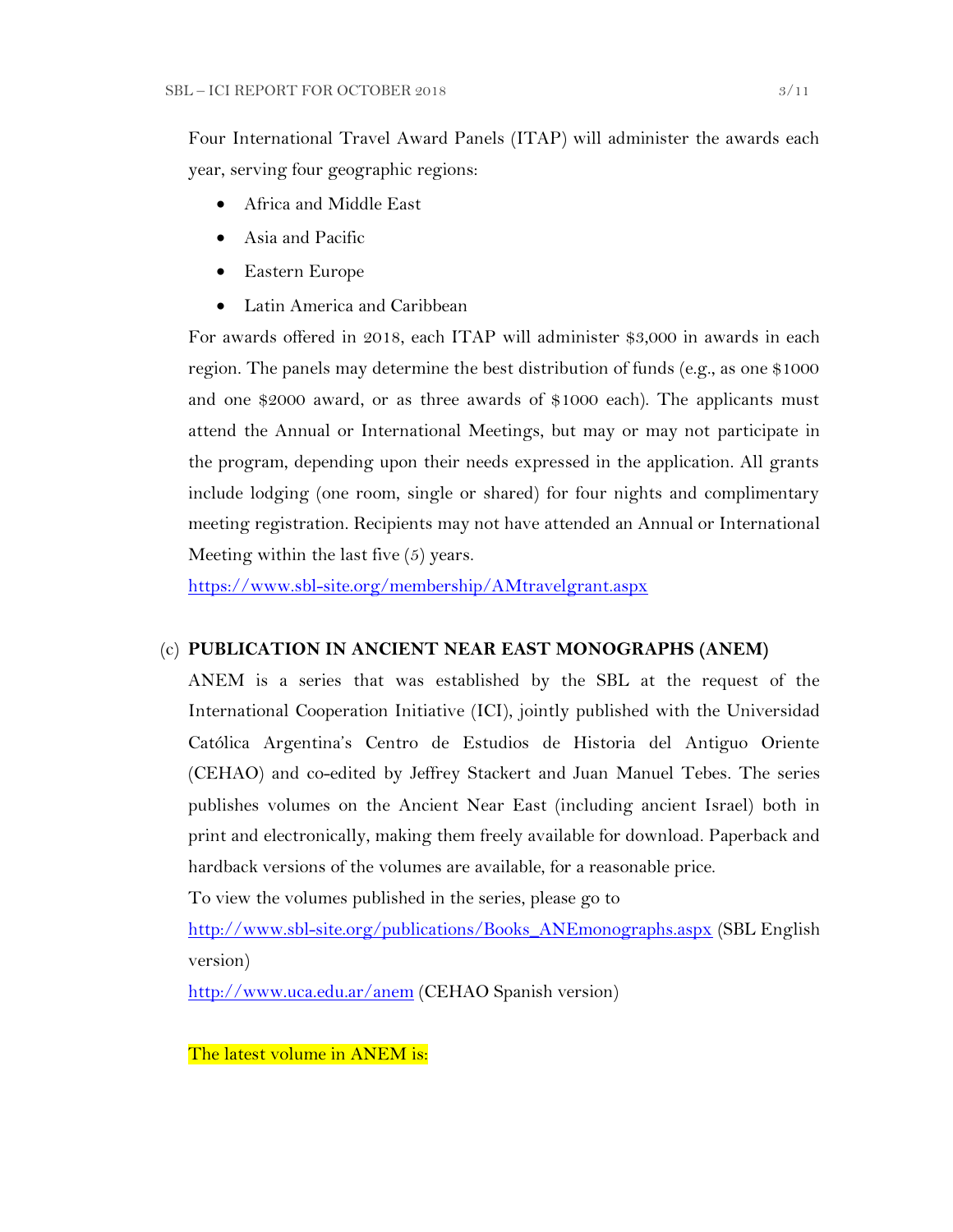**FARBER, Zev I., Jacob L. WRIGHT (eds.) Archaeology and History of Eighth-Century Judah. Ancient Near East Monographs – Monografías sobre el Antiguo Oriente, Volume 23. Atlanta: Society of Biblical Literature – Centro de Estudios del Antiguo Oriente, 2018. 593 pp. ISBN 9781628372335**

Essays from an international group of experts.

Essays from an international group of experts on the ancient Near East and the Hebrew Bible honor Oded Borowski's pioneering work in the archaeology and history of ancient Israel and Judah. Contributors approach the question of what we know of eighth-century Judah from multiple angles, including a survey of Judah's neighbors, the land of Judah and its cities, daily life and material culture, religious beliefs and practices, and early forms of what are now biblical texts. Contributors include Rami Arav, Shawn Zelig Aster, Assaf Avraham, Jeffrey A. Blakely, Sandra Blakely, Elizabeth Bloch-Smith, Efrat Bocher, Erin Darby, Jennie Ebeling, Zev I. Farber, Avraham Faust, Daniel E. Fleming, Yuval Gadot, Kristine Garroway, Seymour Gitin, James W. Hardin, Gilad Itach, Hayah Katz, Reinhard G. Kratz, Joel M. LeMon, Shani Libi, Oded Lipschits, Donald Redford, Christopher Rollston, Bruce Routledge, Yair Sapir, Konrad Schmid, Cynthia Shafer-Elliott, Brent A. Strawn, Andy Vaughn, Jacob L. Wright, and K. Lawson Younger Jr.

Features:

- Emphasis on the influence of Assyria in Judah's political, religious, and material cultures.

- Multiple models for the early stages of biblical writing and composition.

- Updated information on pottery typologies.

# **(d) PUBLICATION IN INTERNATIONAL VOICES IN BIBLICAL STUDIES (IVBS)**

IVBS is a series that was established by the SBL at the request of the International Cooperation Initiative (ICI), and which is co-edited by Monica Melanchthon and Jione Havea. IVBS encourages in particular submissions from scholars in the present seven international regions for which it has editorial boards: Africa, Central and Eastern Europe, Latin America, Middle East-South Asia, Northeast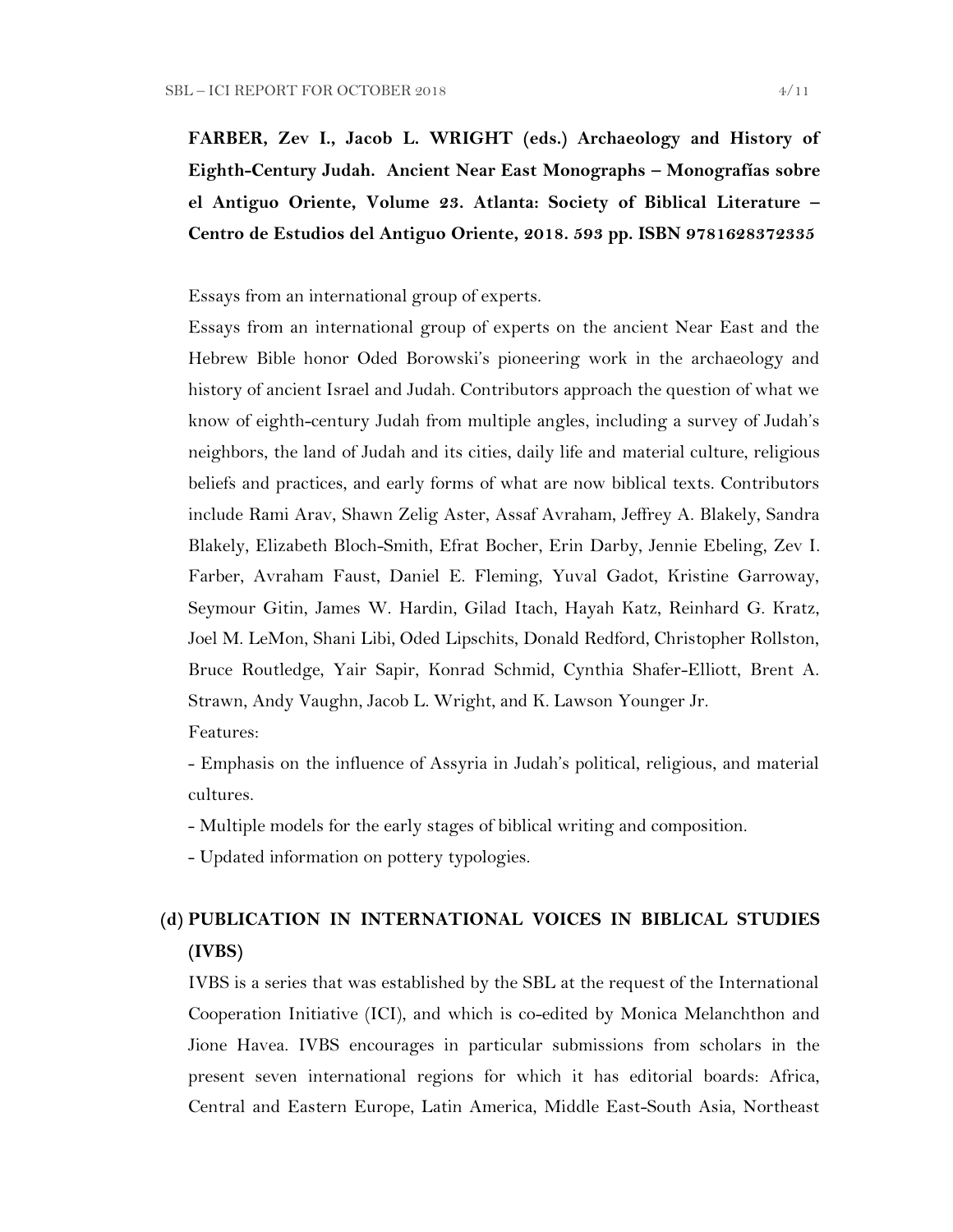Asia, Pacific, and Southeast Asia. Interregional collaborations are also welcome. IVBS publishes works in English and in any other language for which its editors can find qualified peer reviewers. Any work published in IVBS is freely available to anyone in perpetuity. The series publishes work generally in the area of reception history and criticism. The scope is not limited to any particular biblical text or historical timeframe. The works will mainly be published in English and, wherever possible, also in primary languages of authors. For more information please go to [http://ivbs.sbl-site.org/home.aspx.](http://ivbs.sbl-site.org/home.aspx) If you would consider publishing your work in this series, feel free to contact one of the two general editors, [Monica Melanchthon](mailto:ivbs2010@gmail.com) or [Jione Havea.](mailto:jioneh@nsw.uca.org.au)

The latest volume in IVBS is:

# **Nofoaiga, V. A Samoan Reading of Discipleship in Matthew. Atlanta: SBL Press, 2017.**

A reading of discipleship as service from the ancient Galilee to contemporary Samoa

The Bible contains a collection of perspectives that should not be privileged over and against the perspectives of readers from other lands.This book offers an alternative understanding of discipleship under the influence of the Samoan tautua (servant), for whom the needs of family and local people are foremost, and approaches in biblical criticism that affirm locatedness of readers. Because discipleship is also about place, which might be in-between spaces, Nofoaiga offers tautuaileva (service in-between spaces) readings of Matthew 4:12–25 and Matthew 7:24–8:22 that emphasize place (Galilee) as well as the marginalized and excluded (the crowd). With the twirlings and ebbings expected from natives of oral cultures, Nofoaiga holds the complexity of tautuaileva in this study and offers it as his contribution to the assembling and assembly of islander criticism.

Features:

*Tautuaileva*, or service in-between spaces or in relational places, as a method of islander criticism.

A critique of traditional interpretations of the meaning of discipleship as abandoning family, duty, and responsibility.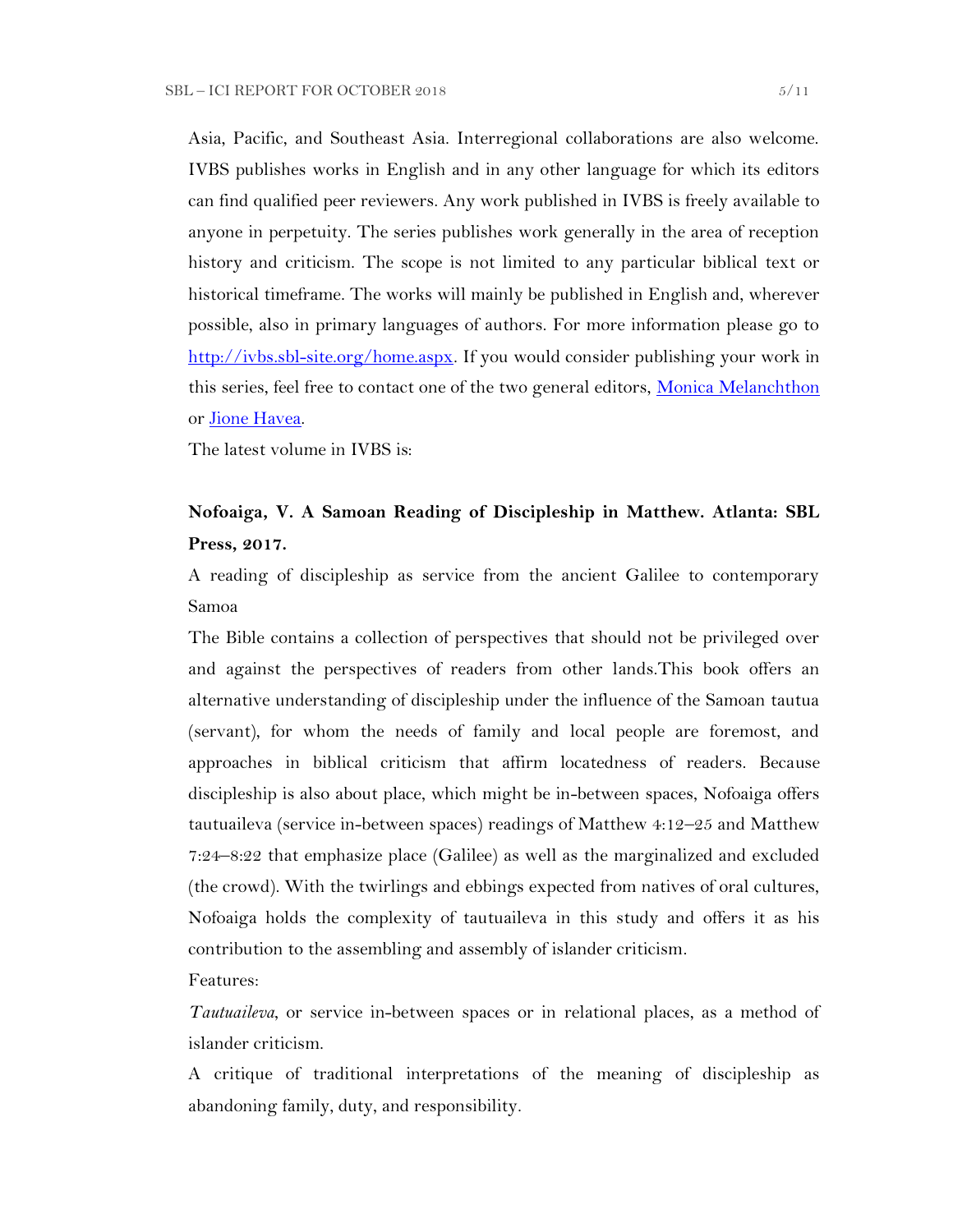Glossary of important Samoan terms and phrases.

### **(e) PUBLICATIONS: ONLINE BOOKS**

For a **full alphabetic list of all publications available for free in the ICI book repository program**, please go to:

[http://www.sbl-site.org/publications/Books\\_ICIbooks.aspx](http://www.sbl-site.org/publications/Books_ICIbooks.aspx)

New books added to the repository!:

**Trimm, Charlie. Fighting for the King and the Gods: A Survey of Warfare in the Ancient Near East. Resources for Biblical Study 88. Atlanta: SBL Press, 2017.**

Fighting for the King and the Gods provides an introduction to the topic of war and the variety of texts concerning many aspects of warfare in the ancient Near East. These texts illustrate various viewpoints of war and show how warfare was an integral part of life. Trimm examines not only the victors and the famous battles, but also the hardship that war brought to many. While several of these texts treated here are well known (i.e., Ramses II's battle against the Hittites at Qadesh), others are known only to specialists. This work will allow a broader audience to access and appreciate these important texts as they relate to the history and ideology of warfare.

# **Buchner, Dirk, ed. The SBL Commentary on the Septuagint: An Introduction. Septuagint and Cognate Studies 67. Atlanta: SBL Press, 2017.**

This book contains verse by verse commentary on selections from the Greek text of the Hebrew Bible known as the Septuagint. Each chapter is from a different bible book, for which there will eventually be a full commentary published in the Society of Biblical Literature Commentary on the Septuagint. The commentary series focuses on the actual process of translation, so its authors try to describe and explain the kinds of decisions the ancient Alexandrian translators made about how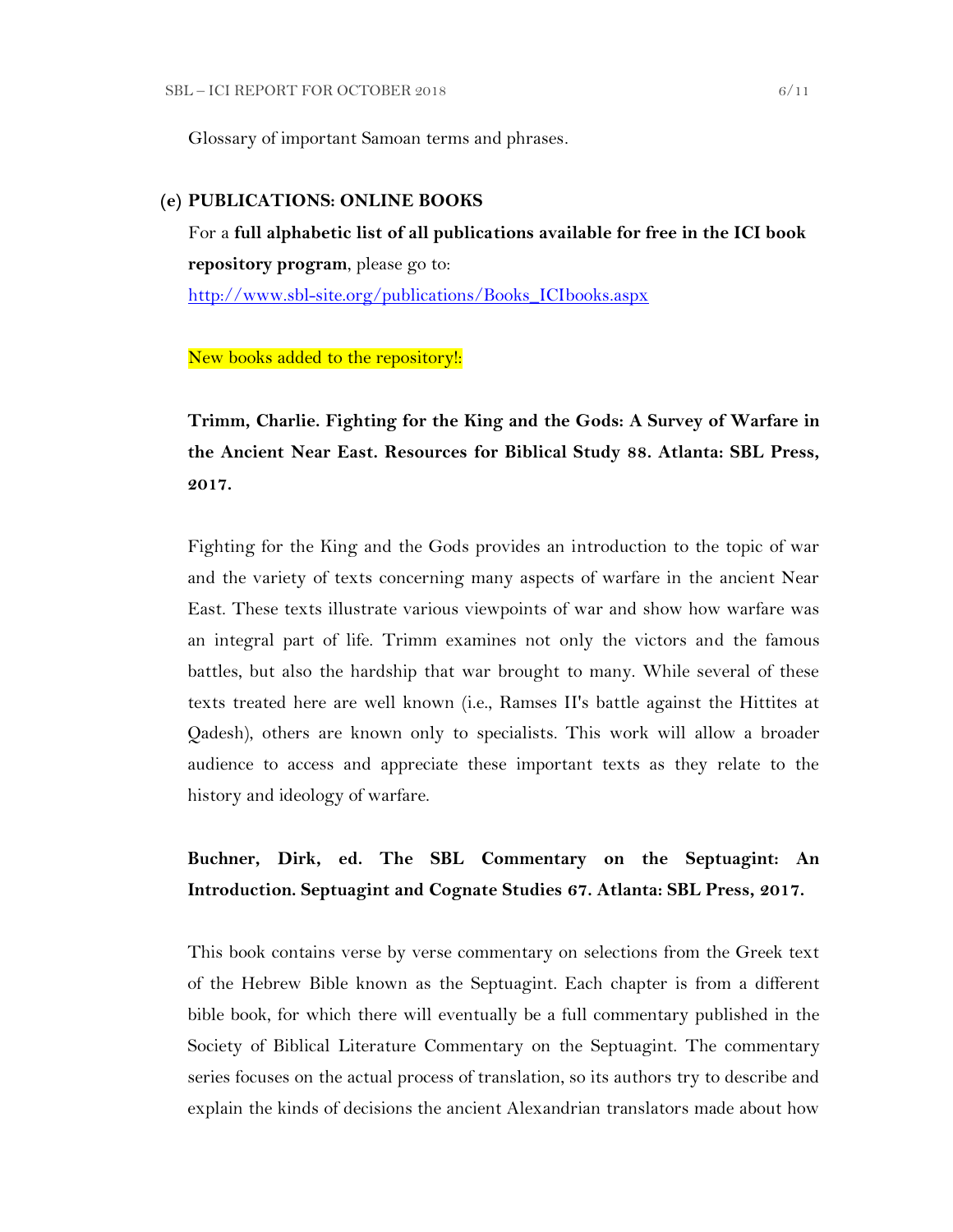to render Hebrew into Greek.

# **Moore, Stephen D. Gospel Jesuses and Other Nonhumans: Biblical Criticism Post-poststructuralism. Semeia Studies 89. Atlanta: SBL Press, 2017.**

The current global ecological crisis has prompted a turn to the nonhuman in critical theory. This book breaks new ground in biblical studies as the first to bring nonhuman theory to bear on the gospels and Acts. Nonhuman theory, a confluence of several of the main theoretical streams that have issued forth since the heyday of high poststructuralism, includes affect theory, posthuman animality studies, critical plant studies, object-oriented new materialisms, and assemblage theory. Nonhuman theory dismantles and reassembles the Western concept of "the human" that coalesced during the Enlightenment and testifies to other conceptions of the human and of the nonhuman, not least those found in the canonical gospels and Acts. Stephen D. Moore's exegetical explorations and defamiliarizations of these overly familiar texts and excavations of their incessantly erased strangeness are the central feature of this provocative book.

# JSTOR provides free or low cost access to more than 1,500 institutions in 69 countries

More than 1,500 institutions in Africa and other developing nations receive access to JSTOR free of charge or for steeply reduced fees. This is made possible through a combination of philanthropic support and the fees paid by libraries in other countries around the world, as well as publishers' eagerness to support this work. More information is available about JSTOR's [African Access](http://about.jstor.org/libraries/african-access-initiative)  [Initiative](http://about.jstor.org/libraries/african-access-initiative) and [Developing Nations Access Initiative](http://about.jstor.org/libraries/developing-nations-access-initiative) programs.

## Need JSTOR Access?

As part of your Society of Biblical Literature membership, save 50% on the annual JPASS plan, your personal access to the JSTOR archive. With more than 1,900 scholarly journals, JSTOR is one of the world's leading academic databases.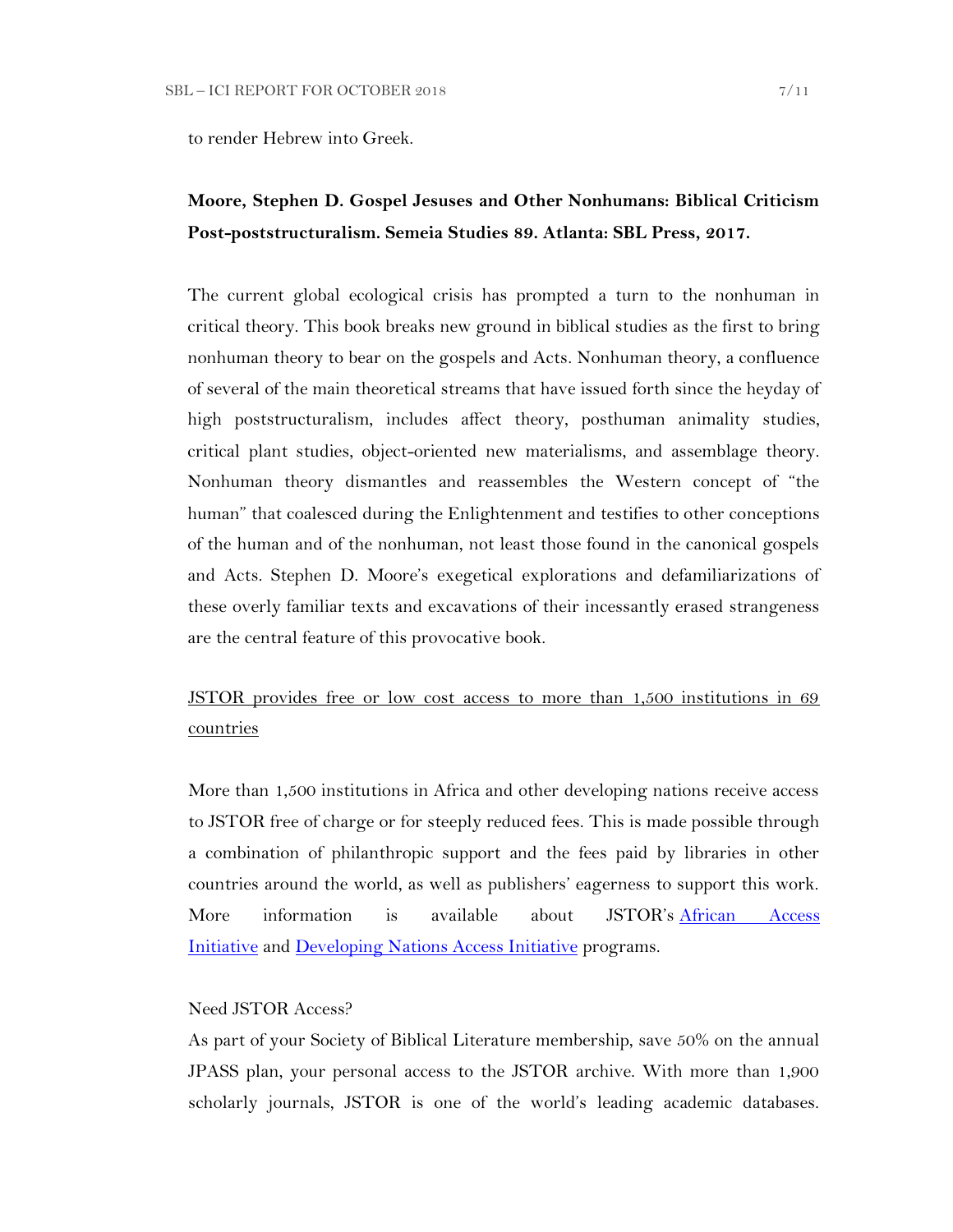Millions of users worldwide rely on JSTOR for research, fact checking, and book reviews. This discounted subscription includes unlimited reading access and 120 article downloads. JSTOR adds new titles every month so you'll have a growing collection of the world's leading peer-reviewed journals only a click away.

To access the discounted JPASS, log-in to the SBL website with your member ID. Just below where you entered your member ID, click membership benefits. You will see JSTOR's JPASS among the benefits and a link "To get your savings: click here."

### **(f) ICI TEACHING COLLABORATION PROGRAM**

In order to facilitate the exchange of scholars and institutions in biblical studies across the globe, a teaching collaboration program is run by the ICI. The facility consists of lists of scholars and institutions interested in exchanges that are made available on the SBL website.

See: [http://sbl-site.org/educational/ICITeaching.aspx.](http://sbl-site.org/educational/ICITeaching.aspx) If you or your institution is interested in such collaboration, please visit the site and enroll yourself in these lists. For more information, contact [Jackie du Toit.](mailto:dutoitjs@ufs.ac.za)

#### **(g) JOURNAL OF BIBLICAL LITERATURE (JBL) ARCHIVE**

Take note that an archive with JBL articles from volume 122.1 of 2003 through volume 130.1 of 2011 is available online to people accessing the SBL website from any ICI country. See http://www.sbl-site.org/publications/ICI\_JBLarchive.aspx. All articles in those volumes can be downloaded for free!

#### **(h) THE SBL WEBSITE**

The SBL website (on the SBL Press page) has a facility where one can search the full text of all SBL books! For this very convenient tool, see:

<http://sbl-site.org/publications/default.aspx>

For searching reviews of a vast number of academic publications, see the website of Review of Biblical Literature (RBL) at (you have to log in with your membership number):

<http://www.bookreviews.org/>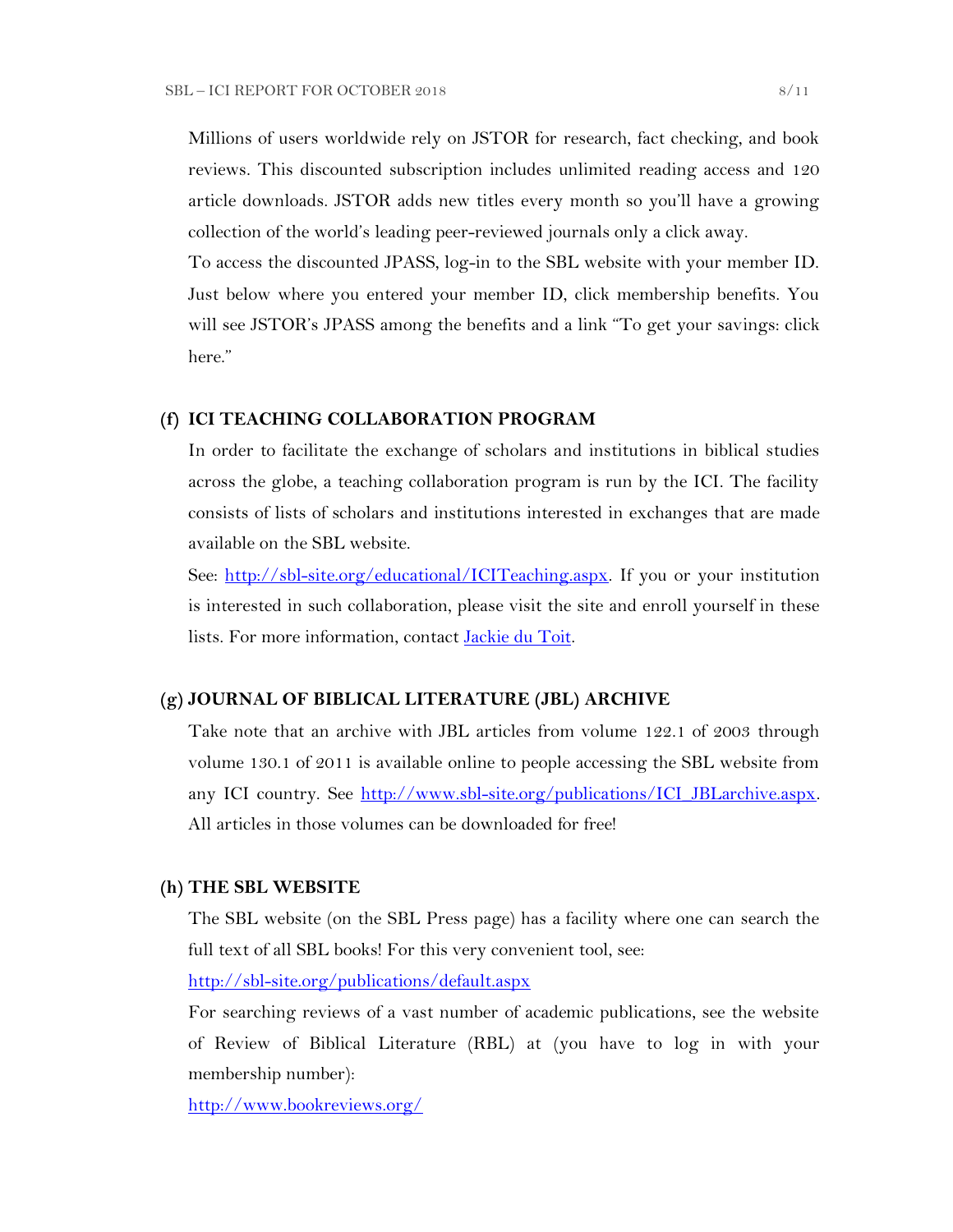## **(i) EVENTS**

The SBL maintains a significant list of events taking place anywhere in the globe. For the full list please go to<http://www.sbl-site.org/meetings/events.aspx> A selection of events is listed below—mainly those taking place in ICI regions. Please provide information on conferences in your region, including calls for

papers, to Sharon Johnson at  $\frac{\text{sharon.}(\partial s\text{bl-site.} \text{or} \text{g.})}{\text{shol.} \text{f.}}$ 

# **11/5 Conference Day 2018 Worldviews in the Ancient Near East: New Perspectives, Buenos Aires, Argentina**

Organized by the Centro de Estudios de Historia del Antiguo Oriente (CEHAO) & Programa de Estudios de las Sociedades del Cercano Oriente Antiguo, Instituto de Investigaciones de la Facultad de Ciencias Sociales (UCA-CONICET), Universidad Católica Argentina.

<https://www.facebook.com/CEHAOoficial>

# **11/8-11/9 Symposium on Medieval Biblical Manuscripts from the Thames to the Euphrates in Aix-en-Provence, France.**

Following the growing interest in the study of late medieval Bibles, this study day aims to foster explorations which are cross-cutting and synchronic rather than diachronic or based on identified cultural spaces of the Middle Ages. There will be interdisciplinary talks on possible distinctive or shared features, and on the possible products of exchanges, cultural transfers, or the Zeitgeist. The contributing specialists will be grouped not by language (Latin, Hebrew, Greek, Arabic) but by the subject to be studied in terms of texts, paratexts, forms or possible functional uses.

<http://www.cpaf.cnrs.fr/spip.php?article744>

#### **11/17-11/20 SBL Annual Meeting in Denver, Colorado.**

<https://www.sbl-site.org/meetings/AnnualMeeting.aspx>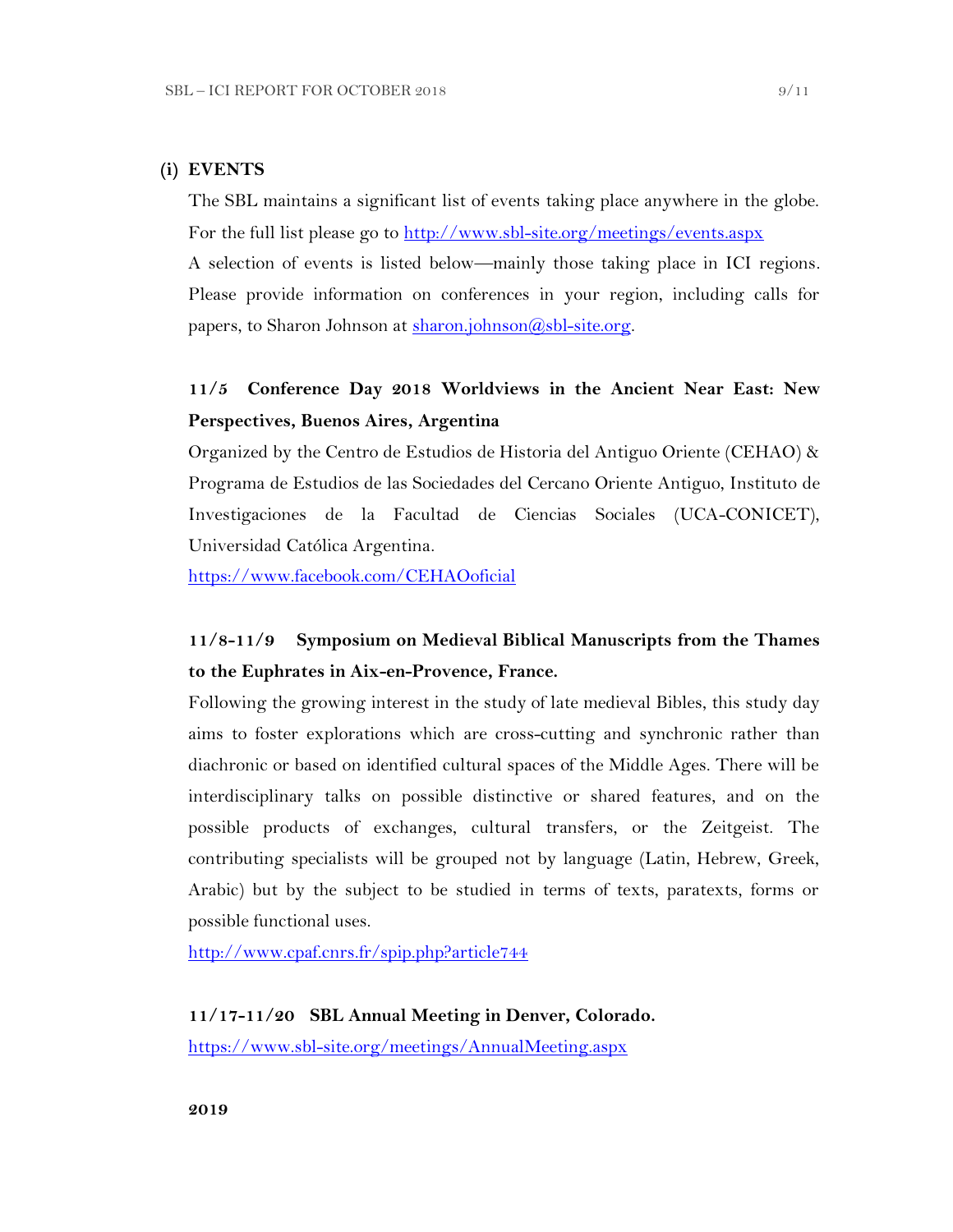## **1/23-1/25 Prayer and the Ancient City: Influences of Urban Space**

The Martin-Luther-University Halle-Wittenberg will host the conference. The workshop is a first attempt to investigate the impact of urban space on prayer practices and related religious thought and belief in antiquity

<https://www.theologie.uni-halle.de/nt/aktuelles/>

## **7/21-7/24 The British Association of Jewish Studies Conference**

BAJS Annual Conference will be held at the University of Oxford. Theme: What is Commentary?

<https://britishjewishstudies.org/about/conference-2018/>

# **7/1-7/5 SBL International Meeting**

Our host institutions are the Pontifical Biblical Institute and the Gregorian University, Rome, Italy.

<https://www.sbl-site.org/meetings/Internationalmeeting.aspx>

### **7/30-8/2 Society for New Testament Studies**

SNTS 2019 General Meeting will be held in Marburg, Germany.

<http://snts.international/general-meetings/>

## **8/4-8/9 International Organization for the Study of the Old Testament**

The 23rd Congress of IOSOT will be held at the University of Aberdeen. <https://www.abdn.ac.uk/events/conferences/iosot/index.php>

### **8/11-8/14 European Association of Biblical Studies**

2019 Annual Conference will be held in Warsaw, Poland. <https://www.eabs.net/>

### **(j) SBL EDUCATIONAL RESOURCES FREELY AVAILABLE**

There are links to numerous educational resources on the SBL website. The following are freely available: (i) Resources on Teaching the Bible; (ii) Freely downloadable Hebrew, Greek and Transliteration fonts (amongst others); (iii)